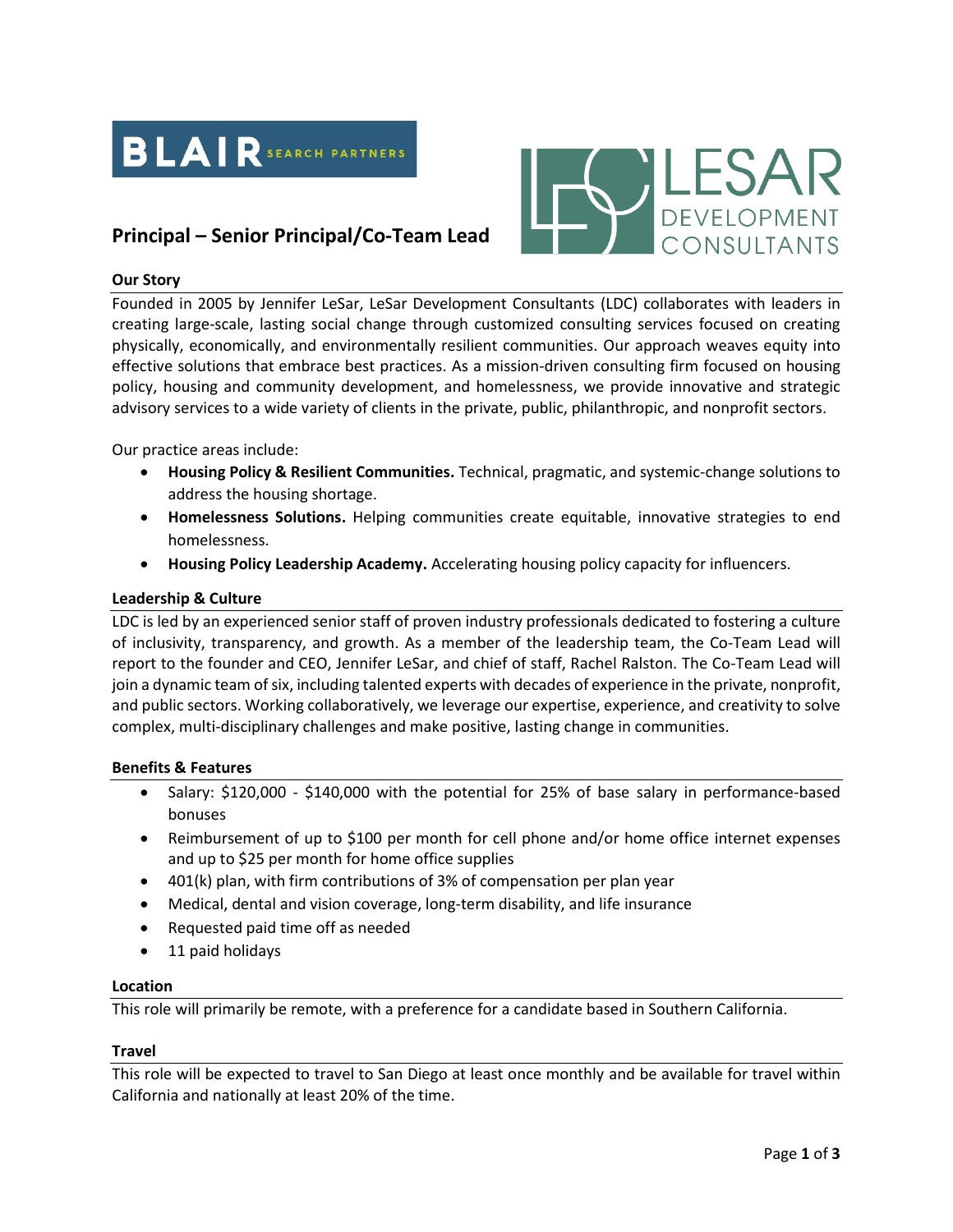## **Position Summary**

The Co-Team Lead is a key member of LDC's leadership, working collaboratively to help set the vision, direction, and tone for the firm and the Homelessness Solutions Team. This position oversees homelessness policy and programming throughout California and collaborates with the other Co-Team Lead responsible for activities at the national level. Together, they manage a team of five. This is a highprofile position within our organization and the sector as they collaborate with executives at the local, state, and national levels. The Co-Team Lead role offers an excellent opportunity for a dynamic, innovative, and strategic leader with exceptional people skills and expertise in safety net systems serving vulnerable and underserved populations to advance our Homelessness Solutions work.

#### **Duties & Responsibilities**

## **Client Work**

- Oversee the planning, implementation, wrap-up, and evaluation of client work, ensuring that the firm delivers consistently at a level of excellence for each client.
- Evaluate each client and design the work so their needs are met, ensuring they understand and implement best and promising practices.
- Proactively coordinate with other firm teams and external partners to bring forward an optimal package and level of services for each client within their budget allocations.

## **Business Leadership, Management, and Development**

- Provide business portfolio oversight including managing the client and the internal teams delivering services.
- Cultivate and manage relationships with new and existing clients.
- Contribute to and engage in business planning and strategy development.
- Conduct business development in designated geographical and subject matter areas, collaborating cross-departmentally to prepare written proposals and participate in meetings to align the firm's assets to maximize revenue opportunities for the firm.
- Participate in internal relationship planning and evaluation meetings.
- Represent the firm and leadership team in a professional manner externally and internally.

# **Team Development and Management**

- Work with the national Co-Team Lead to develop, manage, and achieve revenue projections through diligent team workload planning, sound client budget management, and prudent use of marketing and professional development resources.
- Oversee talent and performance development of the Homelessness Solutions Team in conformance with the firm's internal career pathways plan; collaborate with and mentor junior staff on other teams as needed.
- Monitor, track, and coordinate staff assignments to ensure timely completion of projects.
- Monitor schedules of performance to ensure compliance and timely project completion.
- Support the firm's management systems and maintenance of systems for monitoring policy developments, funding opportunities, and trends in homelessness and other designated areas.
- Maintain ongoing communications with internal team members, clients, and external stakeholders as appropriate to fulfill contractual obligations on time and within budget.